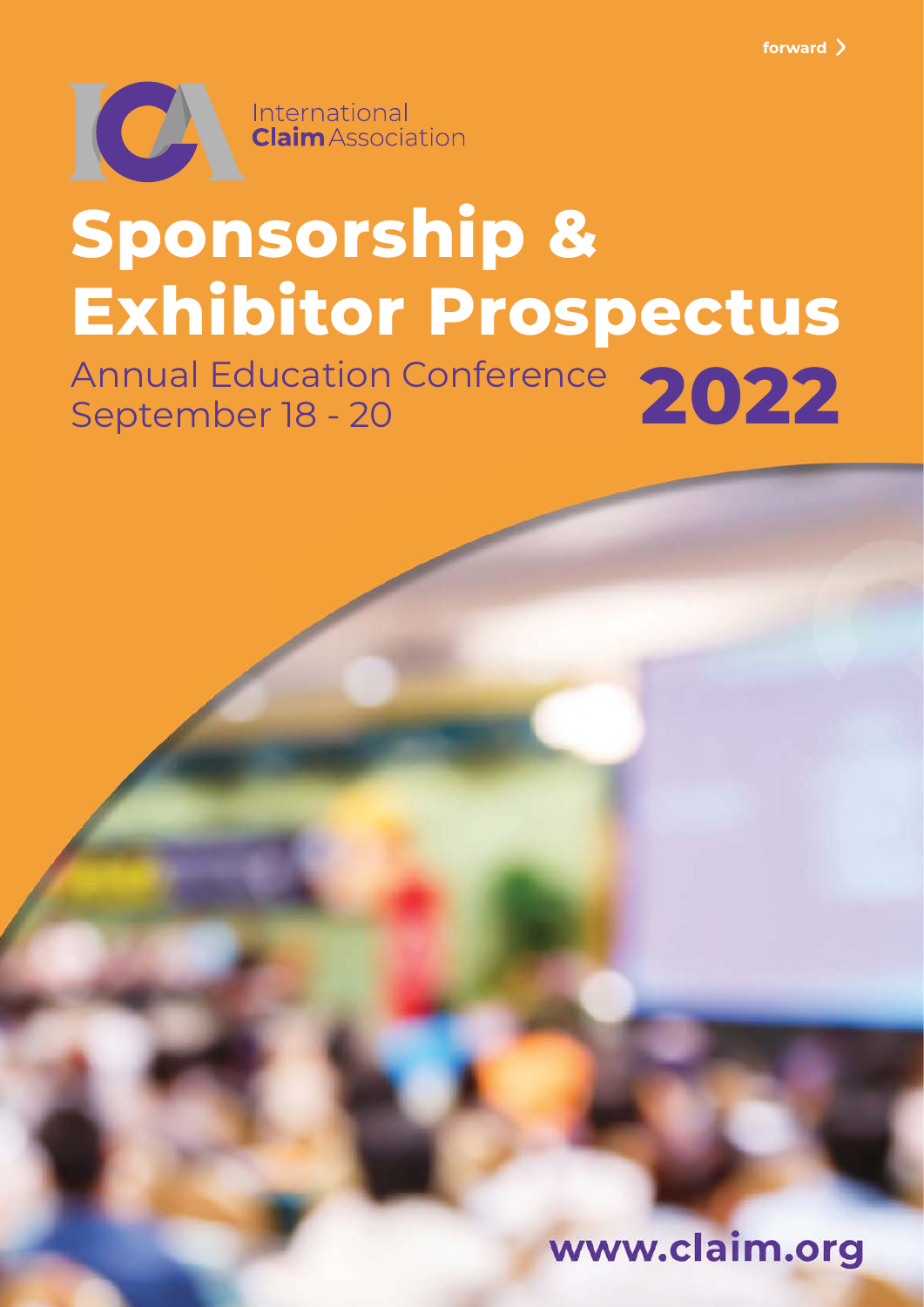## **ICA Welcomes you to the 2022 Annual Convention**

For over 100 years, the International Claim Association (ICA) has been the leading organization in education addressing a broad range of issues, relevant to the day to day operations of life and health insurance claim departments.

We provide a forum for information exchange and a program of education tailored to life and health insurance companies, reinsurers, managed care companies and third-party administrators.

The ICA Annual Conference is well known amongst insurance claim professionals from around the globe as the leading educational conference in the life and health claims industry. Year after year more than 400 claims professionals entrust ICA to provide them with the quality education workshops consisting of relevant, timely information and priceless opportunities to connect with their peers. By educating and connecting our attendees, we're able to keep them in the forefront of the insurance claims industry. We encourage you to join us at the Sheraton San Diego Hotel and Marina.

### **Approximately 400 Attendees From Over 250 Companies**

#### **Claims Department Executive Leadership**

- ✔ Claim Investigators
- ✔ Managers of Benefits Administration
- ✔ Claim Managers
- ✔ And more
- ✔ Legal Counsel

#### **Unimposed Exhibit Hours\* Monday**

9:45 am – 10:15 am 11:45 am – 1:00 pm 4:00 pm – 5:30 pm

#### **Tuesday**

10:15 am – 10:45 am 12:00 pm – 1:15 pm

**\* Times subject to change**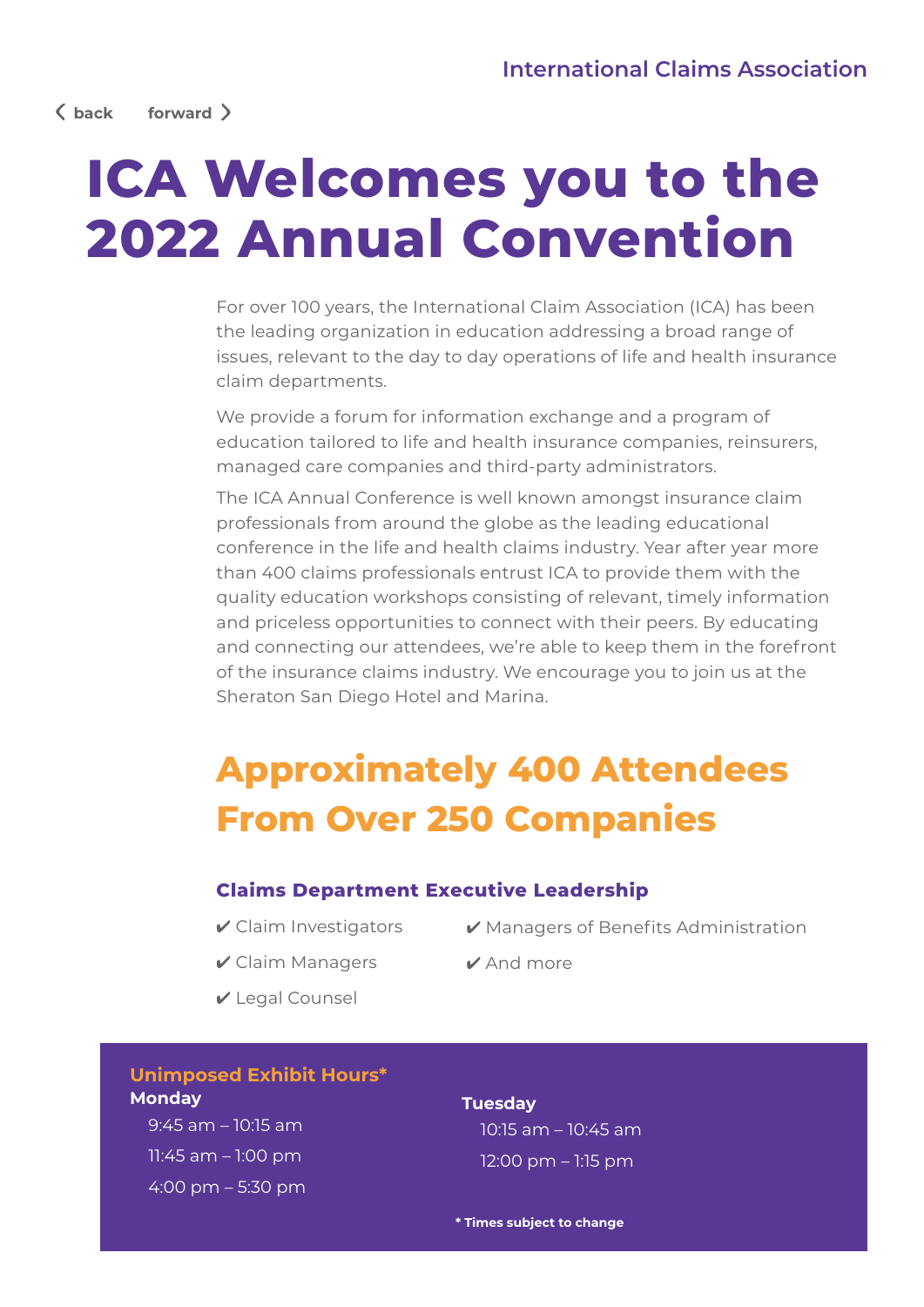#### **back forward**

### Sponsorship Opportunities

#### **Keynote Speaker \$15,000 1 Available**

- Two complimentary registrations
- 1-2 minute video to open the Keynote session
- Exhibitor booth including standard booth benefits
- Verbal recognition at the Keynote session
- Signage at Keynote session entrance
- Signage at Exhibit Hall entrance
- Opt-In attendance list sent two weeks prior to conference and within one week after the conference
- Logo and company description on conference website

#### **Welcome Reception \$15,000**

#### **1 Available**

- Two complimentary registrations
- Representative from your company will provide a three-minute welcome address\*\*\*\*
- Branded cocktail napkins
- Logo placement at each bar and food station
- Signage at Welcome Reception entrance
- Reserved table at Welcome Reception entrance
- Opt-In attendance list sent two weeks prior to conference and within one week after the conference
- Logo and company description on conference website

#### **Closing Reception \$15,000 1 Available**

- Two complimentary registrations
- Representative from your company will provide a three-minute welcome address\*\*\*\*
- Branded cocktail napkins
- Logo placement at each bar and food station
- Signage at Closing Reception entrance
- Reserved table at Closing Reception entrance
- Opt-In attendance list sent two weeks prior to conference and within one week after the conference
- Logo and company description on conference website

#### **Lunch \$10,000 2 Available (1 each day)**

- Two complimentary registrations
- Representative from your company will provide a one-minute welcome address and facilitate the raffle drawing\*\*\*\*
- Logo placement at food station
- Opt-In attendance list sent two weeks prior to conference and within one week after the conference
- Logo and company description on conference website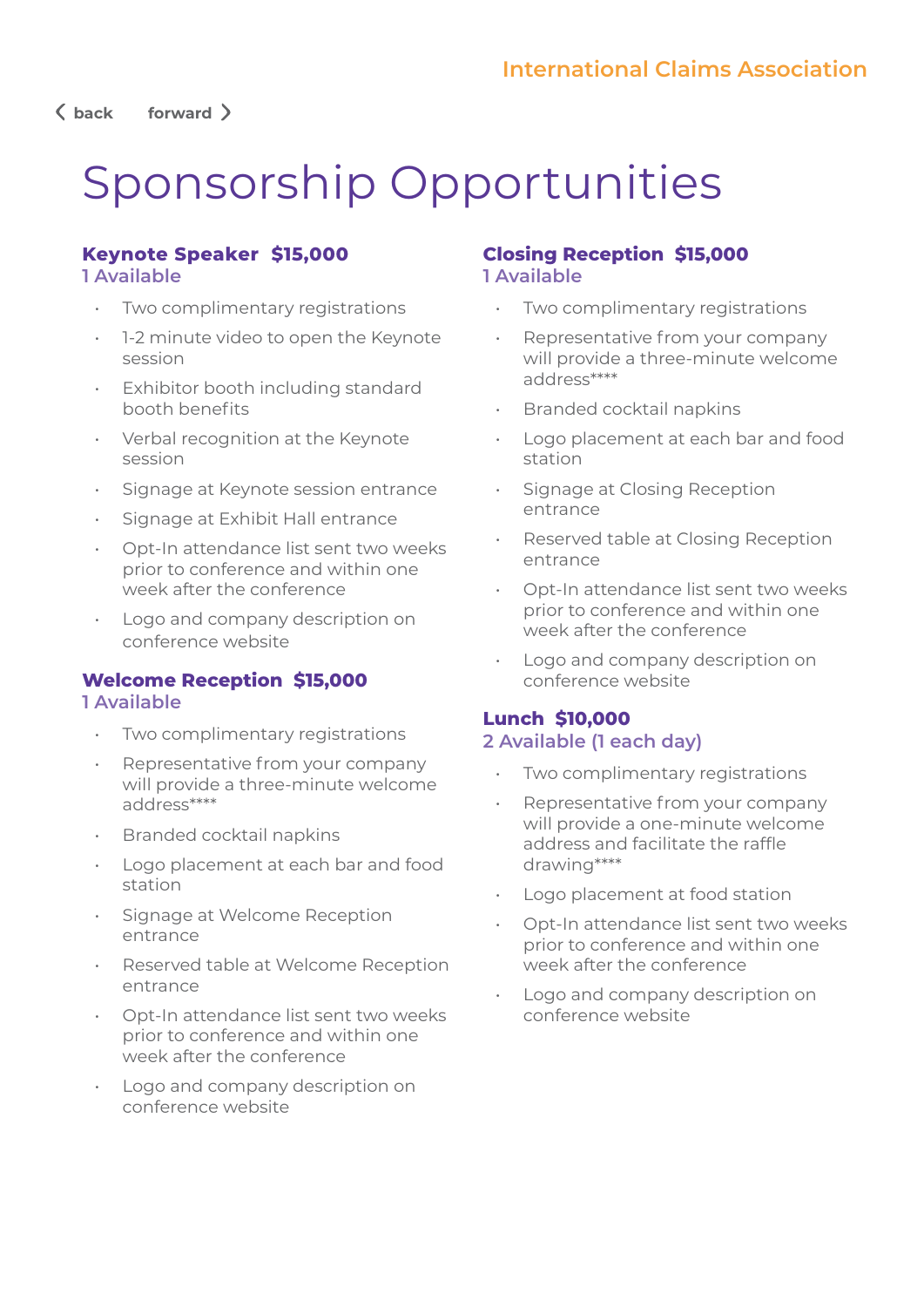**back forward** 

### Sponsorship Opportunities **continued**

#### **Wireless Internet \$10,000 1 Available**

- Two complimentary registrations
- Custom Wi-Fi password
- Custom landing page upon sign-in
- Wi-Fi branded signage throughout meeting space
- Opt-In attendance list sent two weeks prior to conference and within one week after the conference
- Logo and company description on conference website

#### **Attendee Name Badge and Lanyard \$7,500**

#### **1 Available**

- Two complimentary registrations
- Logo on attendee name badge and lanyard
- Signage at Exhibit Hall entrance
- Opt-In attendance list sent two weeks prior to conference and within one week after the conference
- Logo and company description on conference website

#### **Conference Mobile App \$5,000 1 Available**

- Two complimentary registrations
- Branded conference mobile app landing page
- Wi-Fi branded signage throughout meeting space
- Opt-In attendance list sent two weeks prior to conference and within one week after the conference
- Logo and company description on conference website

#### **AM Coffee Break \$5,000 2 Available (1 each day)**

- Two complimentary registrations
- Representative from your company will facilitate the raffle drawing
- Choice of branded cocktail napkins or coffee cup sleeves
- Logo placement at each break station
- Attendance list sent two weeks prior to conference and within two weeks after the conference
- Logo and company description on conference website

#### **Hand Sanitizer \$2,500 1 Available**

**Social Media Ad \$1,000 4 Available**

**Shutter Bus \$1,000 1 Available**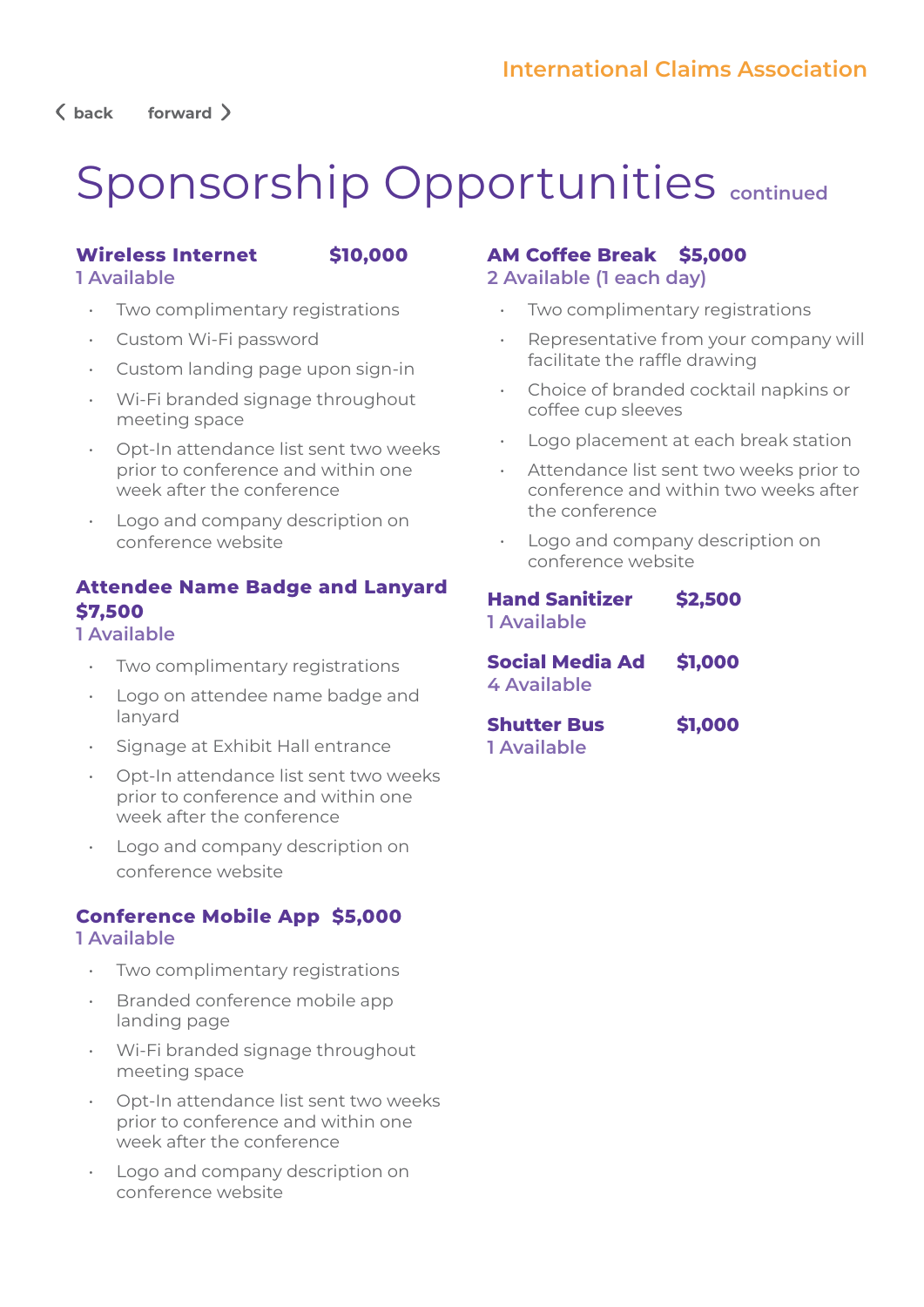**back forward** 

### Exhibitor Opportunity

Don't want to participate as a sponsor but still want to gain exposure? Participate as an exhibitor.

#### **Why Become An Exhibitor?**

The International Claim Association (ICA) invites you to showcase your services and products at its 2022 Annual Education Conference. This is the country's largest gathering of life and health insurance companies, reinsurers, managed care companies and third-party administrators.

With over 400 attendees, this event will be the perfect marketplace for you to expand your network and connect with colleagues.

#### **Exhibitors have access to:**

- + 10 x 10 booth \$3,150
- + Display table with two chairs
- + Booth identification sign
- + Wastebasket
- + Two complimentary conference registrations
- + Additional registrations at a discounted rate of \$825